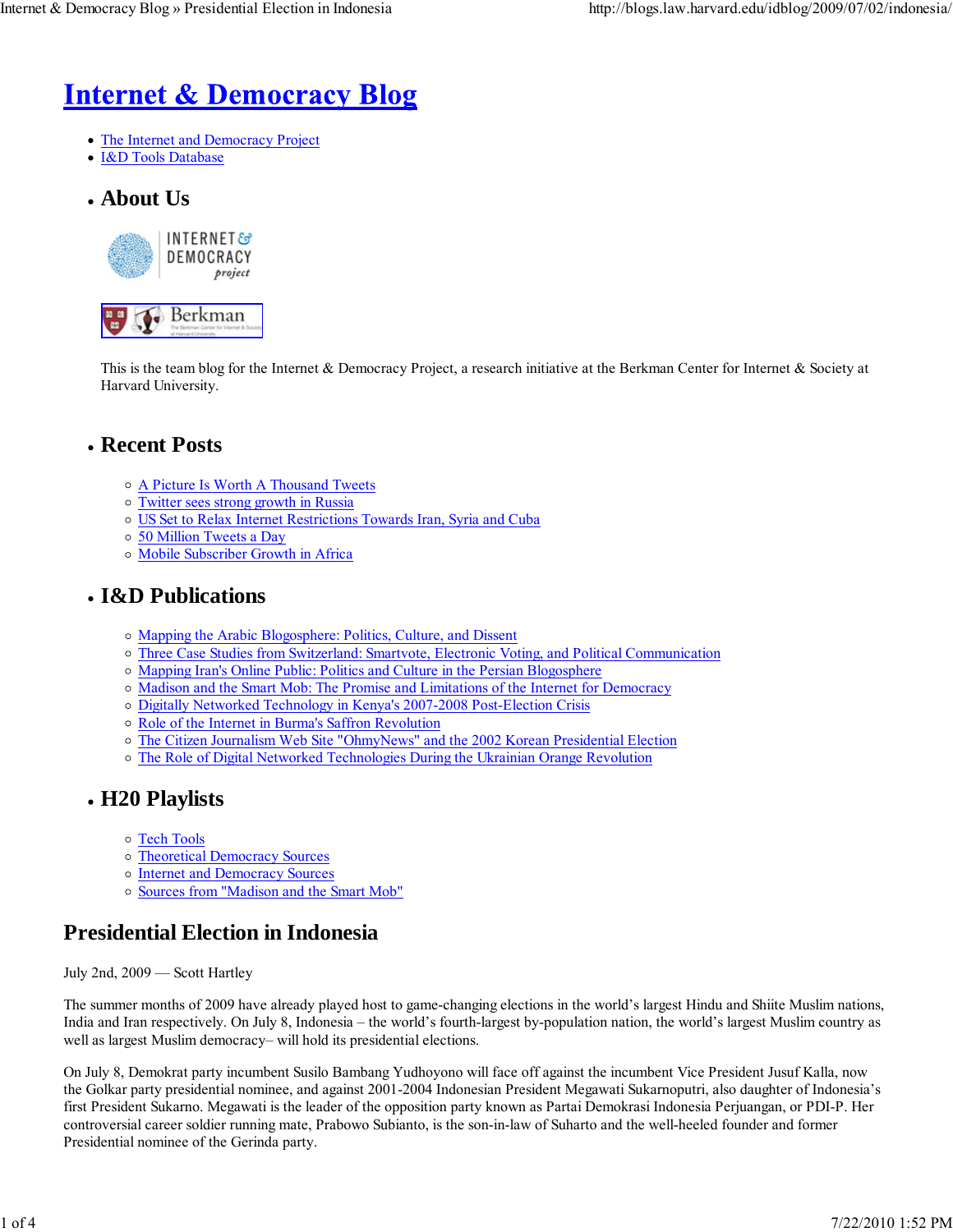

30-day domestic relative data on most popular candidate terms

While the perennial elite continues to vie for Indonesia's top office, political engagement is moving from the streets to the information superhighway. Despite religious differences, the most salient non-domestic interest in the Iranian elections came from Jakarta, where –according to Google Insights for Search– Indonesian (Bahasa) trailed only Persian as the language of choice for entering Google search queries on Iranian presidential candidates. Outside of Iran and its diaspora, Indonesian interest in Iranian politics underscores religious trans-national solidarity, and an increasingly politically active youth demographic.

Within Indonesia, primary interest during the Iranian elections of early June stemmed from Internet users in the Javanese cities of Jakarta, Yogyakarta, Bandung, and Surabaya, and in the Sumatran capital of Medan. Prior to the July 8 Indonesian elections, increased online circumspection in these cities could impact domestic voting patterns. Though Internet penetration in Indonesia is low, limited to 13M –or 5.4 percent of its 240M people– its use is strong in young demographics, evidenced not least by the fact that seven of the 90-day Indonesian top-ten growth Google search terms relate to Facebook or Friendster.

Indonesia is an immensely diverse and complex country comprised of a rich history, and 922 inhabited islands, each multi-ethnic, multilinguistic, and multi-religious. Internet penetration is not ubiquitous, its use is not widespread across demographics, and Internet Service Providers are centralized predominately in hub cities.

Even accounting for such gaps, understanding the use of new online media such as search, social networks, and micro-blogging adds a necessary –if not sufficient– layer of analytical firepower for deciphering trends. One week before Indonesian presidential elections, search volume data yields interesting information. While incumbent Susilo Bambang Yudhoyono leads by 10 points according to a June 11 poll, aggregated search on iterations of his name –"sby," "boediono," "budiono," "pd" (after his party)– show him leading by 6:1 over Megawati, and by even wider margins over former Vice Presidential incumbent Jusuf Kalla. Putative opinion in Indonesia is that "Mega" –as she is known– is out of the running. In certain regions such as Jawa Timur (East Java) "SBY" leads both in search and in political stronghold. Online "Mega" appears competitive until one realizes that predominate queries are, by "Breakout" proportions, "say no Megawati."

|                     | Search terms related to megawati Indonesia, Last 90 days |  |       |                        |  |                      |                 |
|---------------------|----------------------------------------------------------|--|-------|------------------------|--|----------------------|-----------------|
| <b>Top searches</b> |                                                          |  | (?)   | <b>Rising searches</b> |  |                      |                 |
|                     | 1. say no megawati                                       |  | - 100 |                        |  | 1. say no megawati   | <b>Breakout</b> |
|                     | 2. $s$ by                                                |  | 185   |                        |  | 2. megawati facebook | <b>Breakout</b> |
|                     | megawati prabowo                                         |  | -80   |                        |  | 3. jusuf kalla       | <b>Breakout</b> |
|                     | prabowo                                                  |  | 75    |                        |  | 4. megawati prabowo  | +400%           |

Top Megawati search terms in Indonesia over last 90 days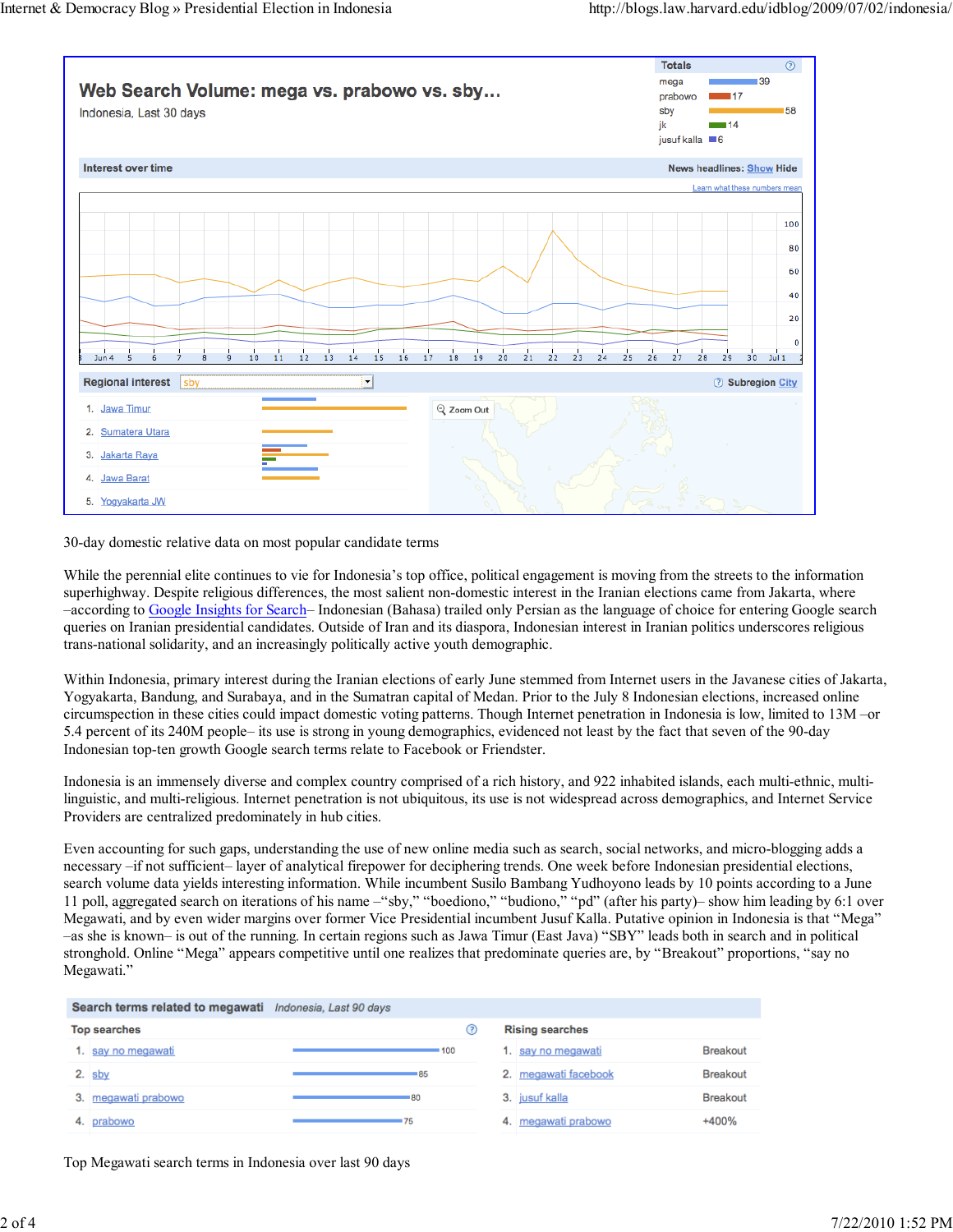But illustrative online activity must be conjoined with offline knowledge. Coupled with an understanding of demography, geography, language, religion, and domestic influence, the political application of this data can be at a minimum indicative of desultory intrigue, but potentially a leading indicator of alteration in public opinion. It must be understood in the context of its influence on domestic social and political institutions. Only if being informed translates to being influential, and only if political will moves from router box to ballot box, will those observations made online be indicative of likely political change. With the most recent polls indicating a spread in public opinion of no more than 10 points, should relative online search volume be correlated with votes cast, Presidential incumbent Susilo Bambang Yudhoyono will be re-elected, and the Indonesia of next Wednesday won't look all that different from the Indonesia of today.



The *Presidential Election in Indonesia* by *Internet & Democracy Blog*, unless otherwise expressly stated, is licensed under a Creative Commons Attribution-Share Alike 3.0 License.

Posted in Current Events, Elections. 3 Comments »

#### **3 Responses to "Presidential Election in Indonesia"**

*Google Products » Blog Archive » Indonesia's search for president* Says: 1. July 29th, 2009 at 6:38 pm

[...] this week Scott Hartley at the Berkman Center shared with me this great post he wrote about the presidential elections in Indonesia. In the post he notes that although only 5.4 [...]

*Aurelia Nugroho* Says: 2. September 15th, 2009 at 11:00 pm

Great post. Just one little correction, Indonesia is NOT a Muslim country, it's the country with the largest Muslim population. It does not have syari'a law as the foundation of their constitution.

*omid* Says: 3. November 2nd, 2009 at 2:04 pm

If it's the country with the largest Muslim population I Wonder that: Indonesia is NOT a Muslim country?!

« The State of the Internet in Russia

How Russia Can Influence Speech in Iran » Theme: Garland by Steven Wittens and Stefan Nagtegaal.

**Subscribe to the I&D Blog!**



#### **I&D Delicious Feed**

- Cashing in on Internet censorship CNN.com
- Блоги (сетевые дневники) российских правозащитников | Права человека в России
- 20 самых популярных чиновников-блогеров. О чем они пишут? Какие делают ошибки? На что жалуются? Кто из них создает посты сам? | Forbes Russia
- Findings People Share News Online That Inspires Awe, Researchers Find NYTimes.com
- James Fallows
- **Blogroll**
	- Andrew Sullivan
	- o Citizen Media Law Project
	- DigiActive
	- Digital Natives
	- Ethan Zuckerman
	- FP Passport
	- George Packer
	- Global Voices